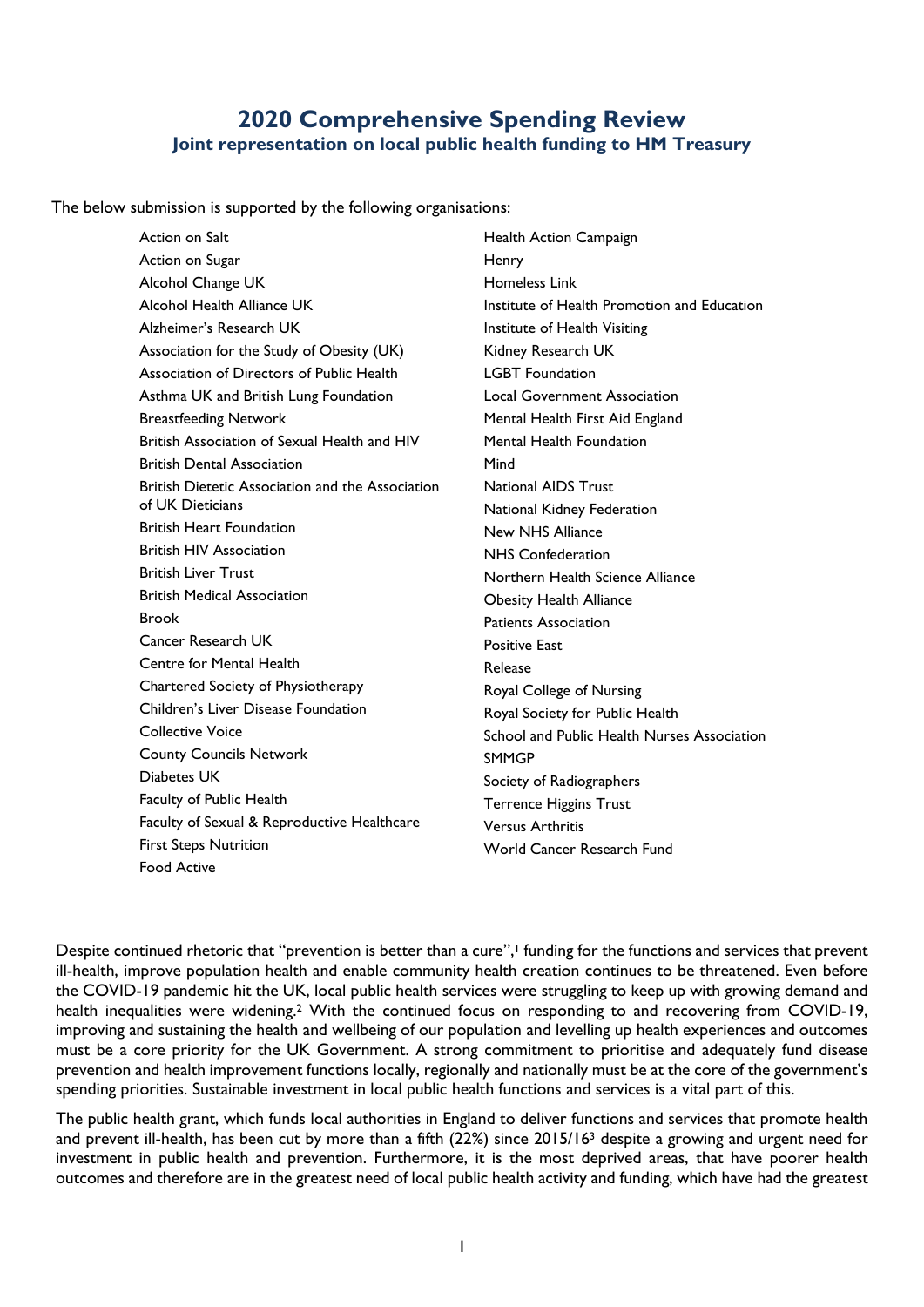<span id="page-1-1"></span>reductions in spending. Research shows that absolute cuts in the poorest places have been around six times larger than in the least deprived,<sup>4</sup> further compromising the delivery of equitable care and the government's levelling up agenda.

In 2020/21 the public health grant was valued at £3.2 billion – around 2.6% (£80 million) higher than the previous year's grant[.](#page-0-0) <sup>3</sup> While this increase is some recognition of the need to fund local public health, it falls far short of the estimated £0.9 billion needed per year to simply restore cuts since 2015/16, and fails to provide a sustainable footing for long term investment in public health, prevention and health creation.

At the forthcoming Comprehensive Spending Review, the UK Government must deliver an increased, sustainable, long term funding settlement for local public health in England. Based on analysis by the Health Foundation, taking into account the modest uplift in 2019/20, this means providing at least an extra £0.9 billion per year to restore the cuts made since 2015/16. However, to support a greater focus on preventing ill-health and reducing health inequalities, supporting the sustainability of the wider health and care system, and in turn improving economic productivity, an even greater level of investment is needed.

## **"If we get prevention right, it holds the key to longer, healthier, happier lives and a sustainable, high quality health and care system guaranteed for generations to come". 5**

Matt Hancock, Secretary of State for Health and Social Care, 5 November 2018

Locally commissioned public health services are key to supporting the government's prevention agenda to "ensure people can enjoy at least five extra healthy, independent years of life by 2035, while narrowing the gap between the experience of the richest and the poorest".<sup>6</sup> However, years of disinvestment have threatened local authorities' ability to deliver the important functions and services that prevent ill-health. For example:

- Comprehensive **tobacco control** functions, which reduce smoking uptake and support existing smokers to quit, are essential to achieve the government's ambitious 'smokefree' commitment by 2030. Despite political support for tobacco control remaining strong, local investment has decreased over recent years. Among the local authorities that still had a budget for stop smoking services, 35% had cut this budget between 2018/19 and 2019/20; the fifth successive year in which more than a third of local authorities had cut their stop smoking service budgets.<sup>7</sup> More than three quarters of local authorities report that the biggest threat to their tobacco control budgets were funding cut[s.](#page-1-0)<sup>7</sup> In 2019, local smoking cessation services, which offer people the best chance of quitting for good, were only universally available in just over half of local authoritie[s.](#page-1-0)<sup>7</sup>
- <span id="page-1-0"></span>**Overweight or obesity** is a risk factor for a range of diseases including type 2 diabetes, cardiovascular diseases, and 13 types of cancer, and the most deprived areas have disproportionately higher rates of obesity compared with the least deprived. <sup>8</sup> Yet effective prevention and weight management services have seen damaging and inequitable cuts, with the ten most deprived local authorities in England seeing a 50% cut to their budget for obesity services between 201[4](#page-1-1)/15 and 2019/20, compared to a 37% cut in the ten least deprived.<sup>4</sup> In addition, the National Audit Office found local authority spending on childhood obesity services fell by more than 13% in real terms between 2016/17 and 2018/19.<sup>9</sup> The government's commitment to addressing obesity as a key priority in their recent obesity strategy was welcome and included a promise to expand weight management services available through the NHS. However, to be effective local authorities will need to be provided with sustainable public health funding to ensure they can deliver these and other vital services at a local level.
- **Alcohol treatment** is paramount in reducing alcohol harm: every £1 invested yields £3 in social return.<sup>10</sup> Despite this, Public Health England estimates that, even before the COVID-19 pandemic, only 1 in 5 alcohol dependent people in England were receiving treatment.<sup>11</sup> This is in part due to significant spending cuts: services in England have typically seen spending cuts of around 30% since 2012.<sup>12</sup> With a clear positive return on investment these cuts represent a false economy; especially when we have seen rising numbers of alcoholrelated hospital admissions in England.<sup>13</sup> Investment is urgently needed, including the establishment of alcohol care teams in all acute hospitals. In addition to treatment priority needs to be given to prevention, including action on price, promotion, and availability as the three most cost-effective ways of reducing alcohol harm.<sup>14</sup>
- The COVID-19 pandemic has highlighted the underfunding of **community physical rehabilitation** required to meet the growing demand on services. Further cuts will impact physiotherapists' opportunities to initiate wider public health conversations with patients on physical activity, weight management and exercise.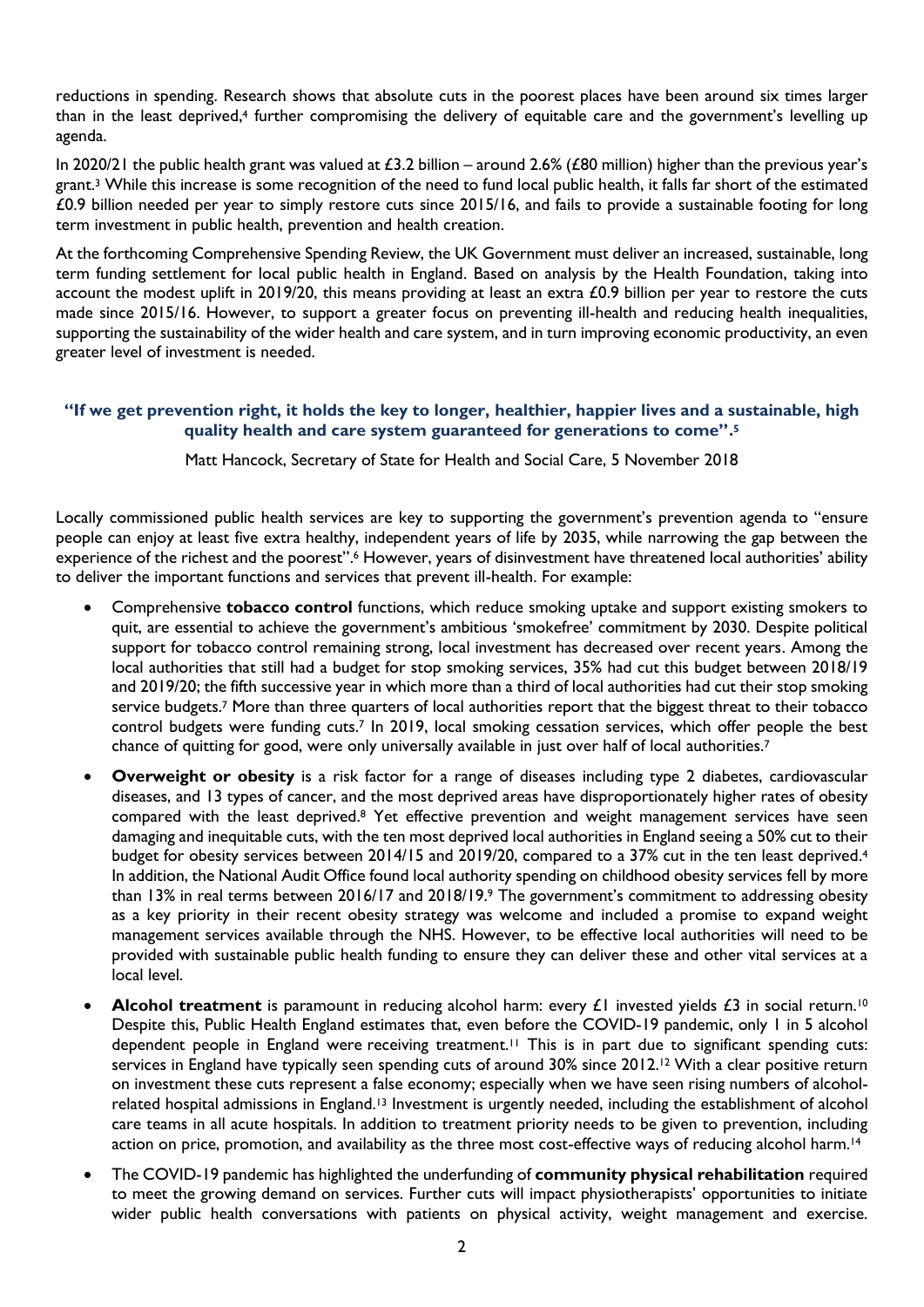Currently, 1.8 million in England live with moderate or severe frailty, and all would benefit from the expansion of strength and balance programmes. This frail population will have become deconditioned as a result of the COVID-19 lockdown, significantly increasing their risk of falls and fractures. In the UK, around £2 billion is spent annually on treating hip fractures,<sup>15</sup> a cost which could be significantly reduced through access to high quality strength and balance programmes. People would also remain independent and functionally able for longer reducing readmissions to acute services, lowering social care needs and helping prevent disability. These physical rehabilitation programmes will also help to reduce the number of referrals to the acute setting and therefore reduce demand on already overstretched imaging services, where there are workforce shortages, and reduce wait times for other patients requiring imaging and acute care.

- England is currently at a pivotal moment with regard to **sexual and reproductive health**. The country is seeing an alarming increase in sexually transmitted infections (STIs) with new gonorrhoea diagnoses at their highest since records began in 1918.<sup>16</sup> Within sexual and reproductive health services, for every  $\pounds$ I invested in contraception, £9 is saved.<sup>17</sup> Yet these services, funded through the public health grant, have seen funding cuts of 25% between 2014 and 2020.<sup>18</sup> Although HIV transmission rates are declining, there is a risk of this changing given the rise in other STIs. If we are to meet the government's target of ending new HIV transmissions by 2030, reverse the spread of STIs and enable women to avoid unplanned pregnancies, access to fully funded, accessible sexual and reproductive health services is essential.
- The economic and social cost of **mental ill health** in England was £119 billion per year before the outbreak of coronavirus in the UK.<sup>19</sup> Given that rates of depression have doubled since the pandemic,<sup>20</sup> and that recessions have a further negative impact on mental health, greater investment is urgently needed to prevent people developing mental health problems and reduce pressure on the NHS. There are some excellent evidence-based local authority public mental health and suicide prevention initiatives that are helping to support our communities. Broader public health initiatives promoting better physical health and wellbeing can also help improve population mental health. Yet public health budgets overall remain significantly lower than they were in 2015, and local authority spending on public mental health is very low, making up only 1.8% of public health budgets in 2019/20.
- Inequalities in **children's dental health** are persistent and stark, with the latest Public Health England survey of five-year-olds<sup>21</sup> showing almost a three-fold difference in prevalence and a more than ten-fold difference in severity of dental decay between those in more and less deprived local authority areas. Although preventable, dental disease has a profound impact on children's quality of life, school-readiness, speech development and ability to eat, sleep and socialise. This picture is expected to have worsened during the pandemic, particularly for the most deprived, due to poor diets, lack of access to dental care and suspension of public health programmes such as school-based supervised toothbrushing. Sustained cuts in public health budgets have led local authorities to squeeze dental public health spending, such that some are not even able to fulfil their statutory requirement to survey the dental health of five-year-olds in order to target interventions costeffectively to those most in need. Programmes including supervised brushing and water fluoridation are known to generate a return on investment,<sup>22</sup> and plans to expand them<sup>23</sup> must not be put at risk by under-funding.
- The government has committed to ending **rough sleeping** by 2024. This will require sustained investment in local homelessness services, that go beyond fragmented tranches of short-term funding and takes public health into consideration in light of the current pandemic. However, research from Homeless Link and others has documented drastic and sustained revenue funding cuts to the sector over the past decade, which have created inefficiency and instability, and left the sector struggling to plan, innovate or offer longer-term housing options.<sup>24</sup> Research commissioned by Homeless Link and St Mungo's found that the sector already faced an annual shortfall of £1 billion for supporting single homeless people, many of whom live with multiple disadvantage, before the COVID-19 pandemic.<sup>25</sup> In 2018/19, nearly £1 billion less was spent on support services for single homeless people than was spent in 2008/9. While real-terms spending increased slightly since 2017/18, spending still sits at just over half of 2008/9 levels, despite the fact that rough sleeping more than doubled in the same period.
- An adequate, resilient and sustainable **health and care workforce** which meets population demand is essential to successfully prevent ill health, improve population health and wellbeing and build public health capacity and resilience in England. However, cuts to the public health grant and uncertainty around public health funding in England have impacted on public health specialist posts and specialist nursing posts, such as health visitors and school nurses. For example, if governments want to achieve world-class public health systems, the Faculty of Public Health recommends aiming for 30 full time equivalent public health consultants per million population spread locally, regionally and nationally;<sup>26</sup> however in England in 2019, there were only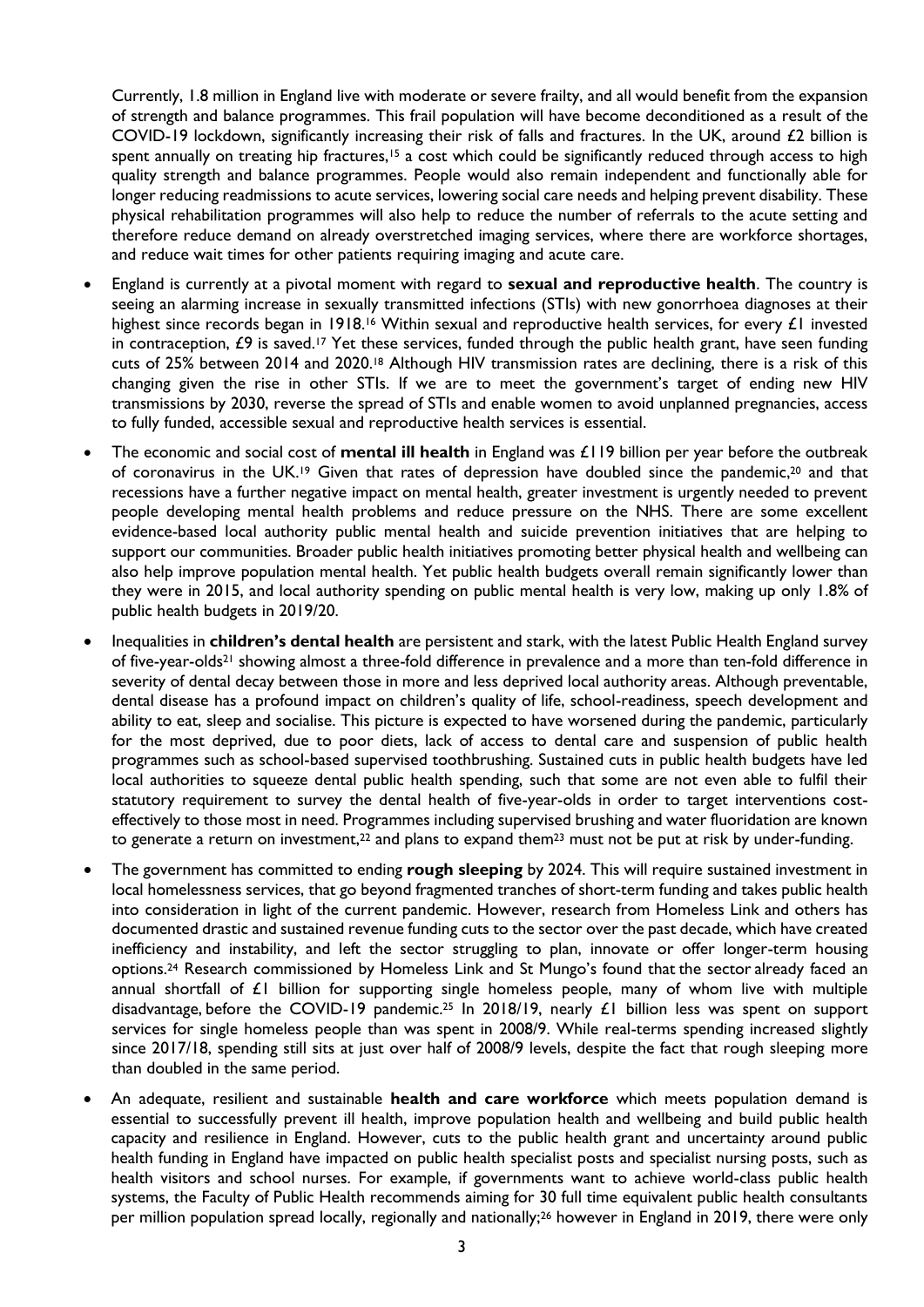<span id="page-3-0"></span>15.4 per million population.<sup>27</sup> Frontline workforce posts including specialist public health nurses have also been impacted by local funding cuts. Despite the government's ambition to "level up" society and ensure that every child has the best start in life, preventative public **health services for children** have experienced sustained budget cuts. Since 2015 there was a 26% reduction in NHS school nurses<sup>28</sup> and a 30% reduction in the number of health visitors<sup>[28](#page-3-0)</sup>,<sup>29</sup> in England. despite evidence highlighting the importance of early intervention across the life-course and the benefits of interrupting the impact of adverse childhood experiences. What happens during the first years of life matters — the effects of early disadvantage are cumulative and associated with health, economic and social inequalities which can pass from one generation to the next in the absence of effective measures to tackle these. Inequalities are not inevitable. However, despite overall improvements in child health, the UK lags behind other countries on many key health outcomes; infant mortality reductions have stalled, our breastfeeding and obesity rates are amongst the worst in Europe and health inequalities are seen across all child health indicators.

Public health and prevention services delivered by local authorities play a vital role in **tackling health inequalities** and "levelling up" health and wellbeing experiences and outcomes across the population. This has come into sharper focus since the COVID-19 pandemic, which has exposed the fault lines where public health and prevention services have fallen behind. Across England, death rates from COVID-19 have been higher among people of Black and Asian ethnicity than any other ethnic group, as well as those living in more deprived areas compared to those living in the least deprived areas.<sup>30</sup> People in the most deprived areas are not only at greater risk of exposure to COVID-19, but the poorer health outcomes for this group also place these individuals at greater risk of more severe outcomes if they contract the virus, exposing the structural disadvantage and discrimination faced by the country's most vulnerable.<sup>31</sup>

<span id="page-3-1"></span>The **pressures on infrastructure and workforce** continue to plague our health and social care system, with NHS workforce shortages even before the COVID-19 pandemic predicted to be as high as 200,000 by 2023/24. <sup>32</sup> The squeeze on the public health grant over recent years, while protecting NHS expenditure in the short term, is likely to negatively impact health outcomes.<sup>33</sup> Research suggests that public health expenditure is not only cost effective, but investment in these local functions and services will be more productive than NHS expenditure. [33](#page-3-1) Investing in local public health functions and services would help to reduce this pressure in the longer term by improving the overall health of the population and reducing the need for costly treatment services.

<span id="page-3-2"></span>The **economic impact** of preventable disease is significant, further strengthening the case for investment in local public health and prevention now to prevent significant economic costs in the future. Alcohol harm costs the UK between £21–£52 billion annually,<sup>34</sup> overweight and obesity cost UK society at least £27 billion a year,<sup>35</sup> and in England alone smoking is estimated to cost society  $\pounds$ 12.5 billion a year.<sup>36</sup> Moreover, a healthy population translates to a healthy, productive workforce and is vital for a strong economy. Even before the COVID-19 pandemic, ill health amongst working-age people costs the economy around  $£100$  billion a year,<sup>37</sup> with smoking and alcohol estimated to cost the economy around £8.9 billion<sup>[36](#page-3-2)</sup> and £7.3 billion<sup>38</sup> in lost productivity alone, respectively. Continued disinvestment in local public health functions and services will therefore have a detrimental impact on businesses and economic output.

The UK Government must place public health, prevention and health creation at the heart of policy and our nation's recovery from the COVID-19 pandemic. As part of this, local authorities in England need an increased, long-term (multi-year) and sustainable funding settlement to ensure they can appropriately plan and deliver effective public health functions and services that meet the changing needs of their populations and supports the evolving and increasingly important prevention agenda. Based on analysis by the Health Foundation, this means restoring £0.9 billion per year in public health funding cuts at a minimum.

It will not be possible to increase healthy life expectancy, reduce health inequalities and appropriately respond to and recover from the COVID-19 pandemic if local authorities are unable to provide vital public health and preventative functions and services.

## **The UK Government must sustainably fund local public health as a priority at this year's Comprehensive Spending Review.**